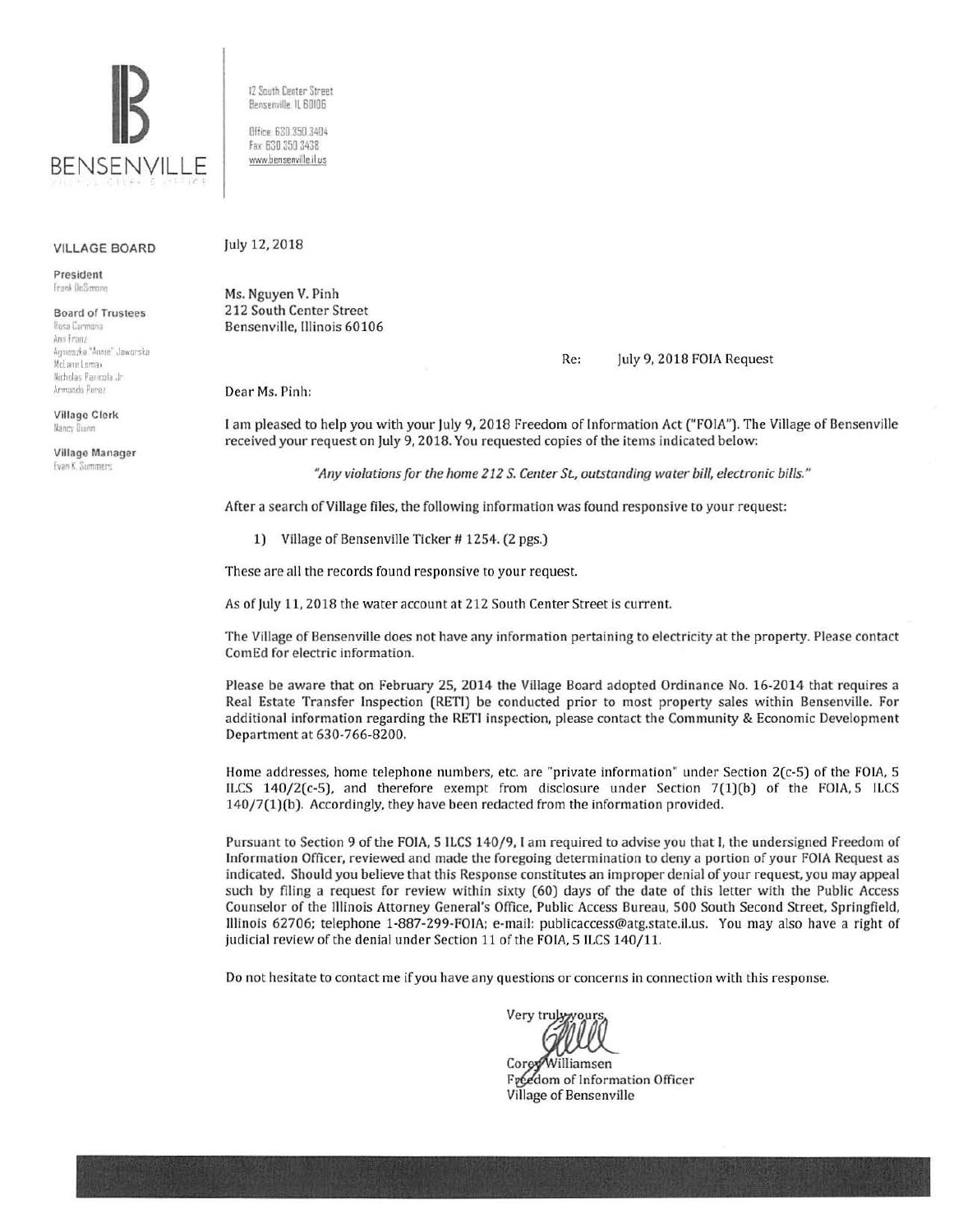## **VILLAGE OF BENSENVILLE NON-TRAFFIC COMPLAINT AND NOTICE TO APPEAR**

CASE NO. VC-001 254.00 TICKET# 1254 STATE OF ILLINOIS COUNTY OF: COOK / DUPAGE VILLAGE OF: BENSENVILLE

## IN THE ADMINISTRATIVE ADJUDICATION COURT OF THE VILLAGE OF BENSENVILLE DUPAGE COUNTY, ILLINOIS - 60106

A MUNICIPALITY PLAINTIFF VS.

| D      | NAME LENNICE, MALINA       |                                                                  |              |       |  |     |  |
|--------|----------------------------|------------------------------------------------------------------|--------------|-------|--|-----|--|
| Е      | <b>OWNER ADDRESS</b>       | 212 s Center                                                     |              |       |  |     |  |
|        | <b>CITY</b><br>Bensenville |                                                                  | <b>STATE</b> |       |  | ZIP |  |
| N<br>D | PHONE NO.                  |                                                                  |              | 60106 |  |     |  |
| А<br>N |                            | Location of Violation 212.00 S CENTER ST, Bensenville, IL, 60106 |              |       |  |     |  |

THE UNDERSIGNED STATES THAT ON 5115/2018 AT

THIS DEFENDANT DID UNLAWFULLY COMMIT THE FOLLOWING OFFENSE(S):

"No person, whether an owner, manager, agent or sublessor shall operate, and no owner shall permit the operating of a dwelling unit or rooming house or rent or lease or offer to rent or lease any rental unit unless such establishment or rental unit has been granted a certificateof inspection from the village as provided herein."

Comment: Failure to register the property as rental property for 2018

IN VIOLATION OF VC 9-15-2:A OF THE BENSENVILLE MUNICIPAL CODE

212.00 S CENTER ST . Bensenville, IL, 60106

|        | ADMINISTRATIVE ADJUDICATION COURT LOCATED AT:                   |
|--------|-----------------------------------------------------------------|
| P      | THE VILLAGE OF BENSENVILLE                                      |
| P      | 2 <sup>ND</sup> FLOOR BOARD ROOM                                |
|        | 12 S. CENTER STREET, BENSENVILLE, IL 60106                      |
| R      | ON: 06-14-2018                                                  |
|        | AT: 2:00 P.M.                                                   |
| с<br>E | YOU MUST APPEAR IN COURT, IN PERSON, ON THE ABOVE DATE AND TIME |
|        |                                                                 |